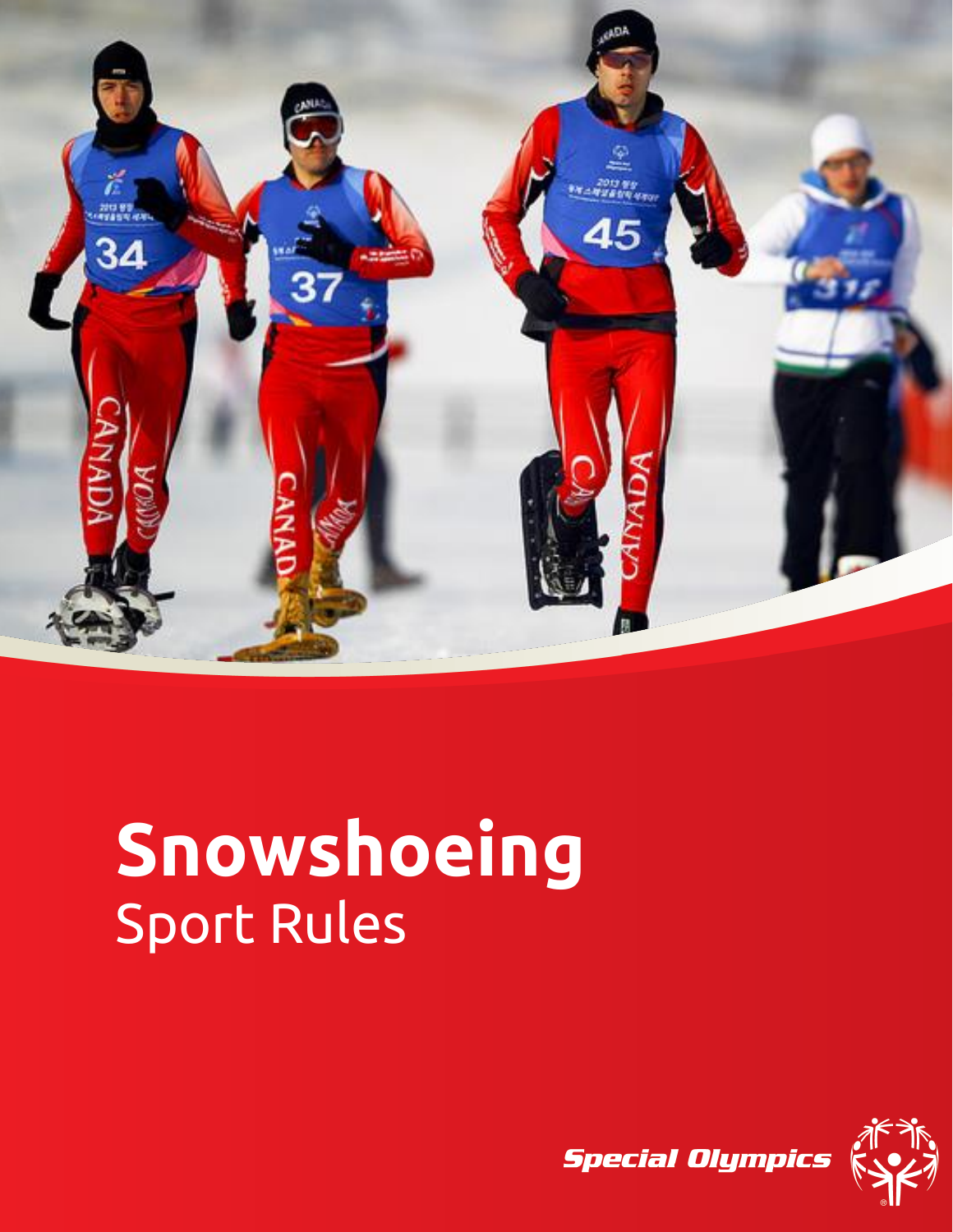

Special Olympics



# **TABLE OF CONTENTS**

| 1.                |  |  |  |
|-------------------|--|--|--|
| 2.                |  |  |  |
|                   |  |  |  |
|                   |  |  |  |
|                   |  |  |  |
|                   |  |  |  |
| 2.1               |  |  |  |
| 2.2<br>2.3        |  |  |  |
| 2.4               |  |  |  |
| 2.5               |  |  |  |
| 2.6<br>2.7        |  |  |  |
| 2.8               |  |  |  |
| 2.9               |  |  |  |
| 2.10<br>2.11      |  |  |  |
| 2.12              |  |  |  |
| 2.13              |  |  |  |
| 2.14<br>2.15      |  |  |  |
| 3.                |  |  |  |
| 3.1<br>3.2        |  |  |  |
| 3.3               |  |  |  |
|                   |  |  |  |
| $4.1$<br>$4.2$    |  |  |  |
| 4.3               |  |  |  |
| 4.4               |  |  |  |
| 5.1               |  |  |  |
| 5.2               |  |  |  |
| 5.<br>6.1         |  |  |  |
| 6.2               |  |  |  |
| 6.3               |  |  |  |
| რ.4<br>6.5<br>6.6 |  |  |  |
|                   |  |  |  |
|                   |  |  |  |
|                   |  |  |  |
|                   |  |  |  |
|                   |  |  |  |
|                   |  |  |  |
|                   |  |  |  |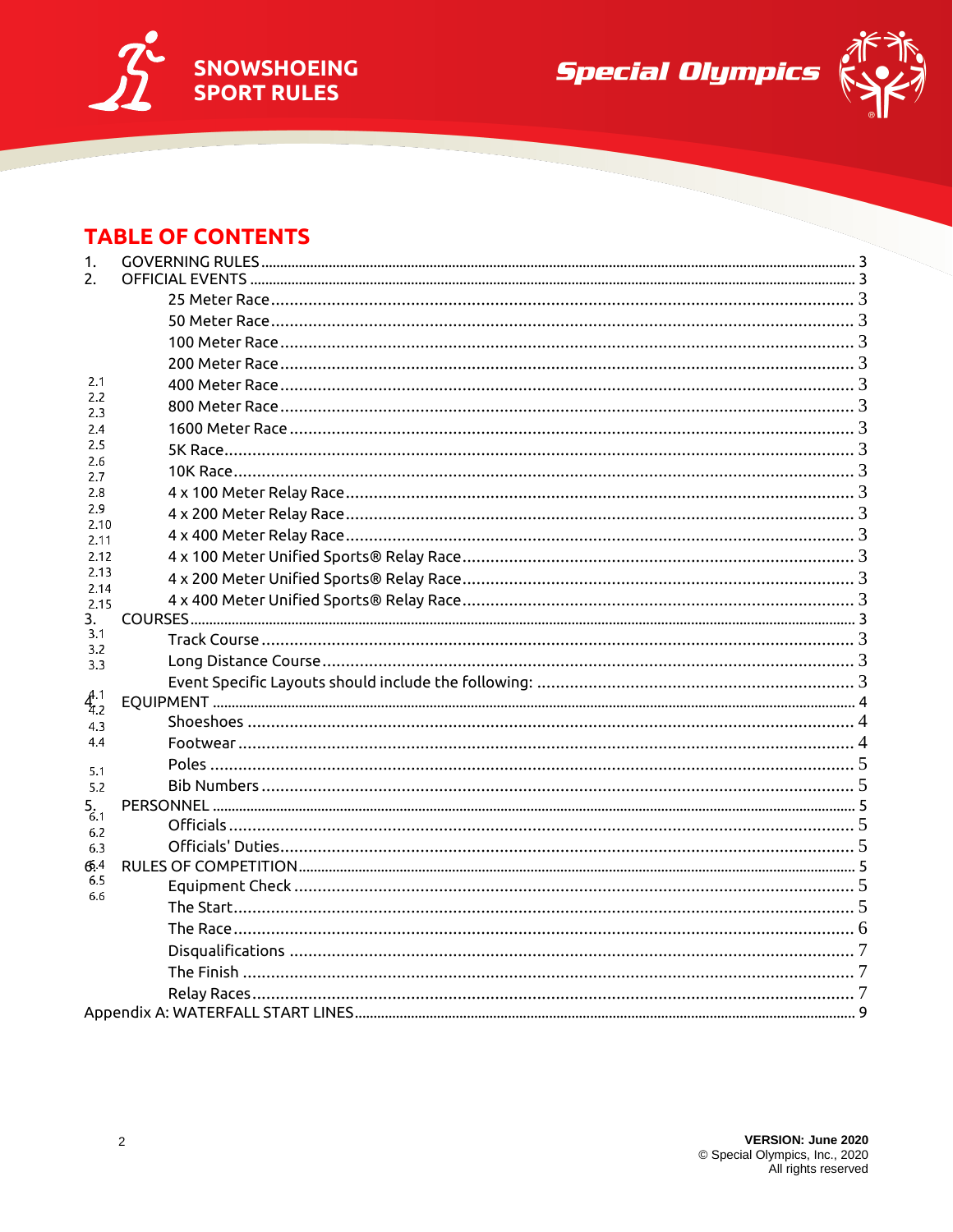

**Special Olympics** 



## <span id="page-2-0"></span>**1. GOVERNING RULES**

The Official Special Olympics Rules shall govern all Special Olympics Snowshoeing competitions. Special Olympics, Inc. is the International Governing Body for Snowshoeing.

Refer to Article 1[, http://media.specialolympics.org/resources/sports-essentials/general/Sports-Rules-](http://media.specialolympics.org/resources/sports-essentials/general/Sports-Rules-Article-1.pdf)[Article-1.pdf,](http://media.specialolympics.org/resources/sports-essentials/general/Sports-Rules-Article-1.pdf) for more information pertaining to Codes of Conduct, Training Standards, Medical and Safety Requirements, Divisioning, Awards, Criteria for Advancement to Higher Levels of Competition, and Unified Sports.

### <span id="page-2-1"></span>**2. OFFICIAL EVENTS**

The range of events is intended to offer competition opportunities for athletes of all abilities. Programs may determine the events offered and, if required, guidelines for the management of those events. Coaches are responsible for providing training and event selection appropriate to each competitor's skill and interest.

The following is a list of official events available in Special Olympics.

- 25 Meter Race
- <span id="page-2-3"></span><span id="page-2-2"></span> $2.1$ 50 Meter Race  $2.2$
- <span id="page-2-4"></span>100 Meter Race  $2.3$
- <span id="page-2-5"></span> $2.4$ 200 Meter Race
- <span id="page-2-6"></span> $2.5$ 400 Meter Race 2.6
- <span id="page-2-7"></span>800 Meter Race  $2.7$
- <span id="page-2-8"></span>2.8 1600 Meter Race
- <span id="page-2-9"></span>2.9 5K Race  $2.10$
- <span id="page-2-10"></span>10K Race  $2.11$
- <span id="page-2-11"></span> $2.12$ 4 x 100 Meter Relay Race
- <span id="page-2-12"></span> $2.13$  4 x 200 Meter Relay Race 2.14
- <span id="page-2-14"></span><span id="page-2-13"></span> 4 x 400 Meter Relay Race  $2.15$ 
	- 4 x 100 Meter Unified Sports® Relay Race
	- 4 x 200 Meter Unified Sports® Relay Race
- <span id="page-2-16"></span><span id="page-2-15"></span> $3.1$ 3.1.1 4 x 400 Meter Unified Sports® Relay Race

# <span id="page-2-17"></span>**3. COURSES**

<span id="page-2-19"></span>3.3

3.1.4 Track Course

- <span id="page-2-18"></span> $3.2$ The track course is a 400 meter continuous loop with a course width of at least one meter  $3.2.1$ for each competitor in a race.
	- The 400 meter track loop should be relatively flat.
		- The course should be prepared so that conditions are similar for all parts of the track.
		- The direction of competing shall be left-hand inside.
		- Long Distance Course

A long distance course shall offer a variety of terrain and loops around the area for distances of 1600 meters and longer.

<span id="page-2-20"></span>Event Specific Layouts should include the following: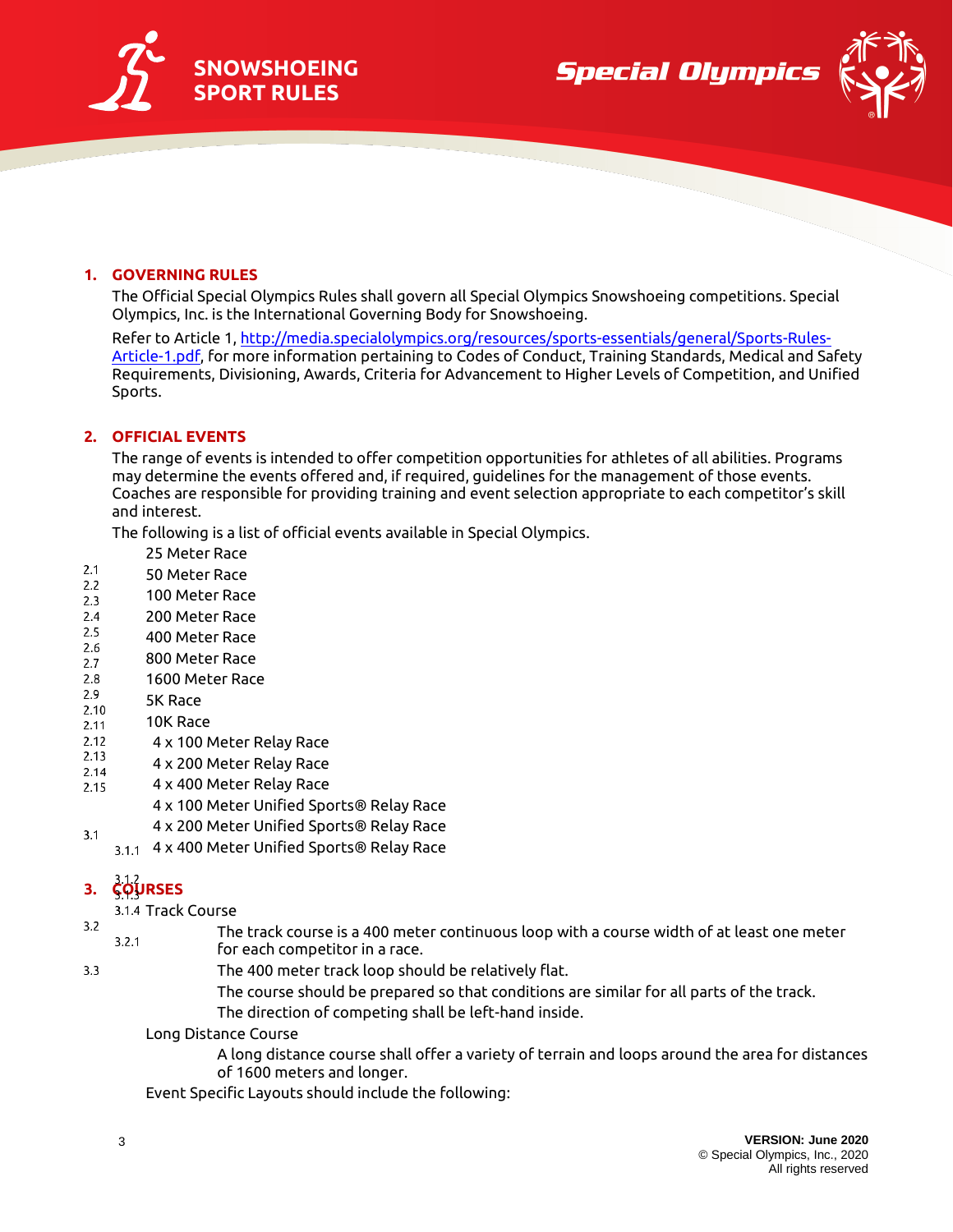





|       |                    | 25, 50 and 100 Meter Races                                                                                     |
|-------|--------------------|----------------------------------------------------------------------------------------------------------------|
|       |                    | Run on a straight area of the course or on a separate course to allow for events to<br>run concurrently.       |
|       |                    | Lanes should be marked and delineated on the track for the 25, 50 and 100 meter<br>events.                     |
| 3.3.1 | 3.3.1.1            | These lanes should be at least one meter wide each with wider lanes up to 1.7<br>meters wide being preferable. |
|       | 3.3.1.2            | 200 Meter Race                                                                                                 |
|       | 3.3.1.3            | Run over a portion of the 400 meter course.<br>400 Meter Race                                                  |
| 3.3.2 |                    | Run one lap of the entire 400 meter course.                                                                    |
| 3.3.3 | 3.3.2.1            | 800 Meter Race                                                                                                 |
|       | 3.3.3.1            | Run two laps on the 400 meter course.                                                                          |
| 3.3.4 | 3.3.4.1            | 1600 Meter Race                                                                                                |
| 3.3.5 |                    | Run over varied terrain and may use the 400 meter loop as a start and finish.                                  |
|       | 3.3.5.1            | 5K and 10K Races                                                                                               |
| 3.3.6 | 3.3.6.1            | Run on varied terrain on a trail.                                                                              |
| 3.3.7 |                    | 4 x 100 Meter Relays                                                                                           |
|       | 3.3.7.1<br>3.3.7.2 | Run over 400 meter course with three exchange zones.<br>Each zone will be 20m in length and clearly marked.    |
|       | 3.3.7.3            | The start of the zone shall be nearest to the starting line.                                                   |
| 3.3.8 | 3.3.8.1            | 4 x 200 Meter Relays                                                                                           |
|       | 3.3.8.2            | Run over 400 meter course with two exchange zones.                                                             |
|       | 3.3.8.3            | The exchange zone will be 20m in length and clearly marked.                                                    |
| 3.3.9 | 3.3.9.1            | The start of the zone shall be nearest to the starting line.                                                   |
|       | 3.3.9.2            | 4 x 400 Meter Relays                                                                                           |
|       | 3.3.9.3            | Run over 400 meter course with one exchange zone.                                                              |
|       |                    | The exchange zone will be 20m in length and clearly marked.                                                    |
|       |                    | The start of the zone will be nearest to the starting line.                                                    |
| 4.1.1 |                    |                                                                                                                |

# <span id="page-3-1"></span><span id="page-3-0"></span>**4. EQUIPMENT**

 $4.1$ 

 $4.2$ 

# Snowshoes

| 4.1.2 | The snowshoe frame itself shall not be smaller than 17.78 cm x 50.8 cm (7 inches x 20        |
|-------|----------------------------------------------------------------------------------------------|
| 4.1.3 | inches). This measurement shall be taken at the longest point of the snowshoe and at the     |
| 4.1.4 | widest point of the snowshoe. The frame measurement will not be taken along a curved line.   |
| 4.1.5 | This means that snowshoes shall have frames with at least two points that are a minimum of   |
|       | 17.78 cm apart (width) and at least two points that are a minimum of 50.8 cm apart (length). |
|       | Factory installed toe and heel traction claws are acceptable. The attachment of any          |

additional "spikes" is not permitted. The snowshoe shall consist of a frame and webbing or solid decking material. The foot must be secured through a direct mount binding system to the snowshoe. Competitors should wear the same style, brand, type, size (or pair) of snowshoes and type of clothing for divisioning and finals competition of a particular event.

#### <span id="page-3-2"></span>Footwear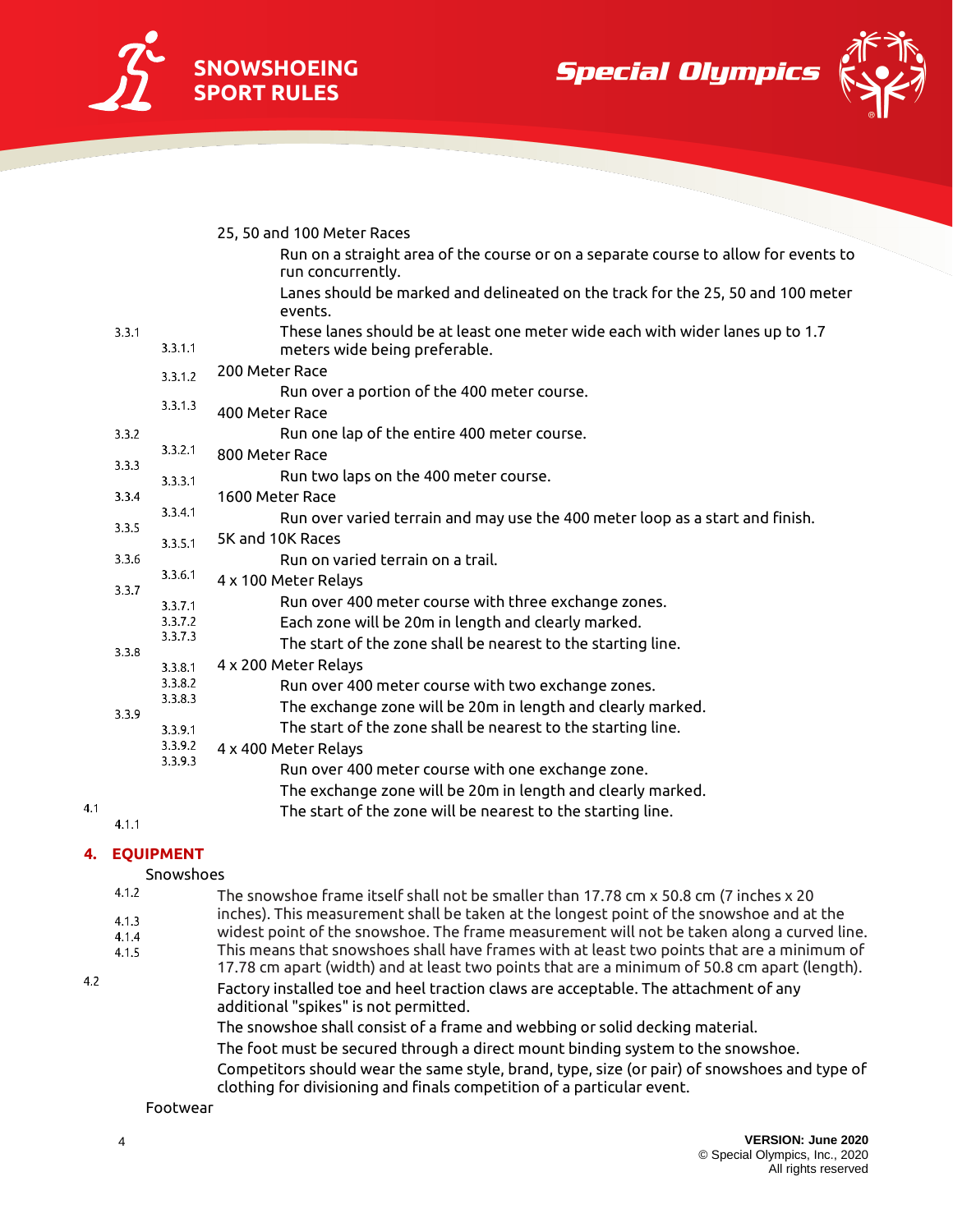

**Special Olympics** 



Competition footwear may include, but is not limited to running shoes, hiking boots or snow boots. All competitors are required to wear footwear.

#### <span id="page-4-0"></span>Poles

The use of poles is optional.

#### Bib Numbers

Bib numbers must be visible in the front torso during competition.

#### 4.3

#### <span id="page-4-2"></span>**5. PERSONNEL**

<span id="page-4-1"></span> $4.2.1$ 

<span id="page-4-3"></span> $4.4$ Officials  $4.4.1$ 

- Chief of Course
- Chief of Race
- $5.1$ Chief Starter
	- $5.1.1$ Assistant Starter  $5.1.2$
	- $5.1.3$ Finish Line Judge
	- 5.1.4
	- Referees 5.1.5
	- Chief Timer 5.1.6
	- $5.1.7$ Technical Delegates or other Officials may be added for larger events.

#### <span id="page-4-4"></span> $5.1.8$  Officials' Duties  $5.2$

- The Chief of Course is responsible for preparing, maintaining and controlling the course so  $5.2.1$ that it conforms to the official sport rules. (i.e. physical layout/marking of field of play).  $5.2.2$
- The Chief of Race oversees the competition and ensures that the equipment is legal and the race specifications are in agreement with the official rules.  $5.2.3$
- The Chief Starter commences the starting sequence once the competitors have lined up. The  $5.2.4$ starting line judge decides whether a start is good or false.
- The Starter ensures that all competitors are properly positioned behind the starting line  $5.2.5$ before the start. The Assistant Starter stands ten (10) meters from the starting line and
- stops the competitors from continuing the race if a false start is declared.  $5.2.6$
- The Finish Line Judge registers the times and race number of the competitors as they cross  $5.2.7$ the finish line to determine their finishing order.
	- Referees assigned to positions along the course to oversee the progression of the race and monitor compliance with rule on progress.
- The Chief Timer is responsible for the direction and coordination of the officials working in the timing area. Supervises manual times and electronic timing; serves as backup referee  $6.1.1$ and assist finish judge.

#### 612

 $6.1$ 

# <span id="page-4-6"></span><span id="page-4-5"></span>**6. RULES OF COMPETITION**

6.2.1 Equipment Check

All snowshoes and batons will be measured and checked by an official prior to each competition.

Competitors must wear their assigned number in a position visible to the officials at all times.

<span id="page-4-7"></span>The Start

At the start of the race, competitors must have both tips of his/her snowshoes behind the starting line, which is identified, in the snow with either color or some form of marking. No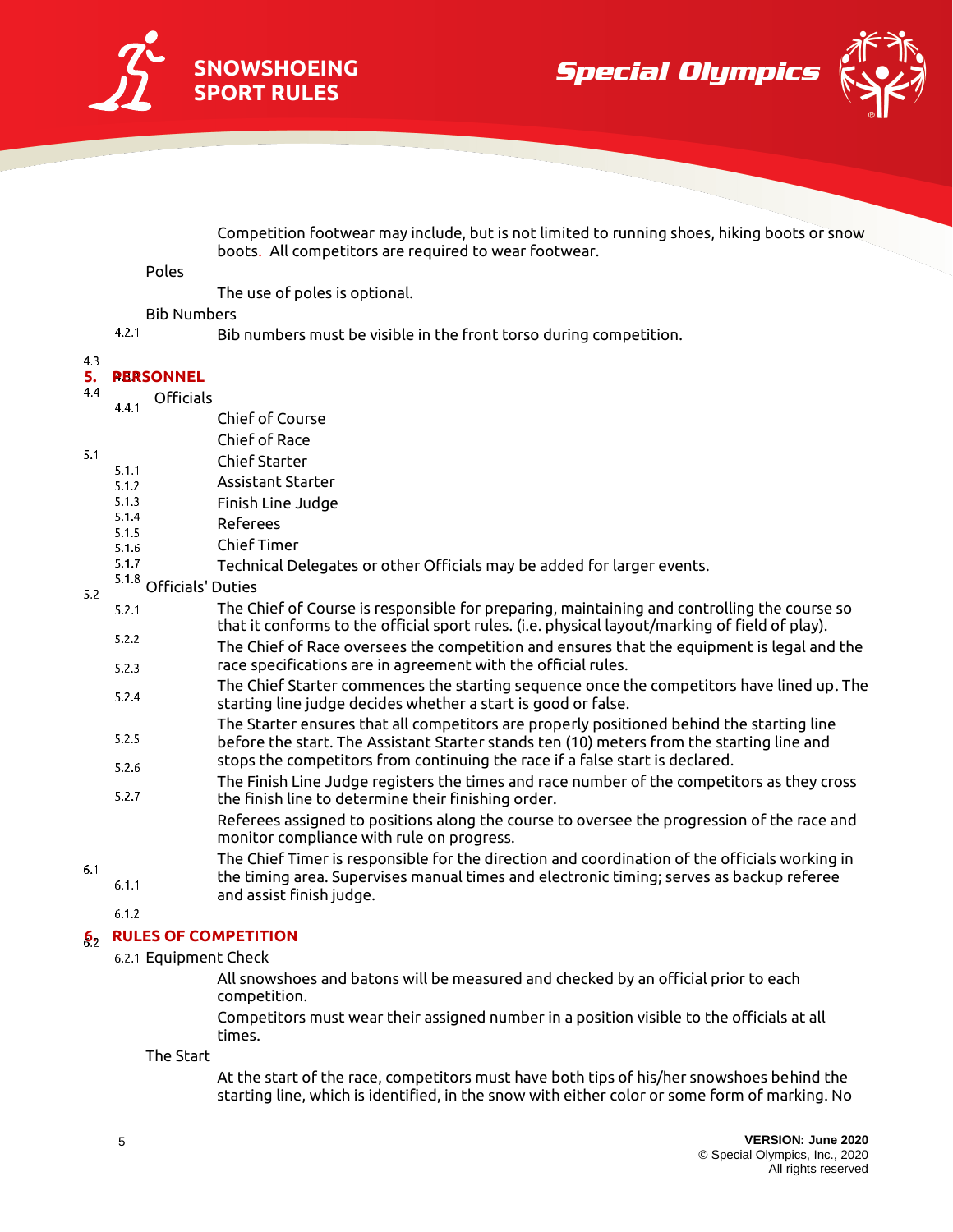**SNOWSHOEING SPORT RULES**





|                |                    | ahead before the start.                                                                                                                                                                                                                                                                |
|----------------|--------------------|----------------------------------------------------------------------------------------------------------------------------------------------------------------------------------------------------------------------------------------------------------------------------------------|
|                |                    | All supports, such as blocks or holes, which give a competitor an advantage at the start, are<br>prohibited.                                                                                                                                                                           |
|                |                    | All competitors in each division shall start on the starting line side by side at the same time.<br>There will be no timed interval starts.                                                                                                                                            |
| 6.2.2          |                    | Competitors may begin the race/leave the start area after the start signal.<br>Starting command will be as follows:                                                                                                                                                                    |
| 6.2.3          |                    | Verbal command shall be "Racers Ready" (competitor is expected to hold position).                                                                                                                                                                                                      |
|                |                    | The start signal shall be a verbal "Go" or firing of a starting pistol.                                                                                                                                                                                                                |
| 6.2.4<br>6.2.5 |                    | An additional visual start indicator (flag) may be used to assist competitors with a                                                                                                                                                                                                   |
|                | 6.2.5.1<br>6.2.5.2 | hearing impairment. A tap touch start may be used for an athlete who is visually<br>impaired.                                                                                                                                                                                          |
|                | 6.2.5.3            | <b>False Starts</b>                                                                                                                                                                                                                                                                    |
| 6.2.6          |                    | Any competitor starting before the start signal is given will be charged with a false<br>start.                                                                                                                                                                                        |
|                | 6.2.6.1            | A false start occurs when a competitor significantly moves any body part before                                                                                                                                                                                                        |
|                | 6.2.6.2            | the start signal after coming to a still set position after the "Racers ready"<br>command and before the starting signal.                                                                                                                                                              |
|                | 6.2.6.3            | An official should identify and notify the competitor that is charged with a false                                                                                                                                                                                                     |
|                | 6.2.6.4            | start.                                                                                                                                                                                                                                                                                 |
|                |                    | Any competitor making two false starts in the same race will be disqualified from<br>that race.                                                                                                                                                                                        |
|                | 6.3.1 The Race     |                                                                                                                                                                                                                                                                                        |
| 6.3.2          |                    | Only the officials and competitors competing in the race are allowed on the course.                                                                                                                                                                                                    |
| 6.3.3          |                    | When using a curved course, the Chief of Course must insure that all competitors must have<br>an opportunity to cover the same distance, either by a waterfall start or other means                                                                                                    |
| 6.3.4          |                    | dictated by the shape of the course. See Appendix A for a waterfall start diagram.                                                                                                                                                                                                     |
|                |                    | A competitor may not progress forward more than three meters unless they have both<br>snowshoes attached to their feet.                                                                                                                                                                |
| 6.3.5          |                    | Pacing of competitors is not allowed. Pacing is defined as moving along with, ahead of, just<br>behind or next to a competitor for more than 3 meters by persons not participating in the<br>same race or use of any kind of timing device used to advise the competitor of their race |
| 6.3.6          |                    | time.                                                                                                                                                                                                                                                                                  |
|                | 6.3.6.1            | In the 25 Meter, 50 Meter and 100 Meter races, each competitor should keep in the allotted<br>lane from start to finish. Unless a material advantage has been gained, or impedance or<br>interference with another competitor occurs, a competitor shall not be disqualified if he or  |
|                | 6.3.6.2            | she leaves the lane.                                                                                                                                                                                                                                                                   |
|                |                    | <b>Two-Minute Rule</b>                                                                                                                                                                                                                                                                 |
|                |                    | If during a race a competitor falls, has difficulty with a snowshoe or binding, or<br>leaves the track, he/she has two minutes to correct the problem. In any race 100<br>meters or longer a competitor must progress at least 20 meters toward the finish<br>line every two minutes.  |
|                |                    | A competitor who fails to adhere to the two-minute limit or receive assistance of<br>any kind shall be disqualified.                                                                                                                                                                   |

part of the competitor's body or clothing can in contact with the starting line or the snow

<span id="page-5-0"></span> $6.3$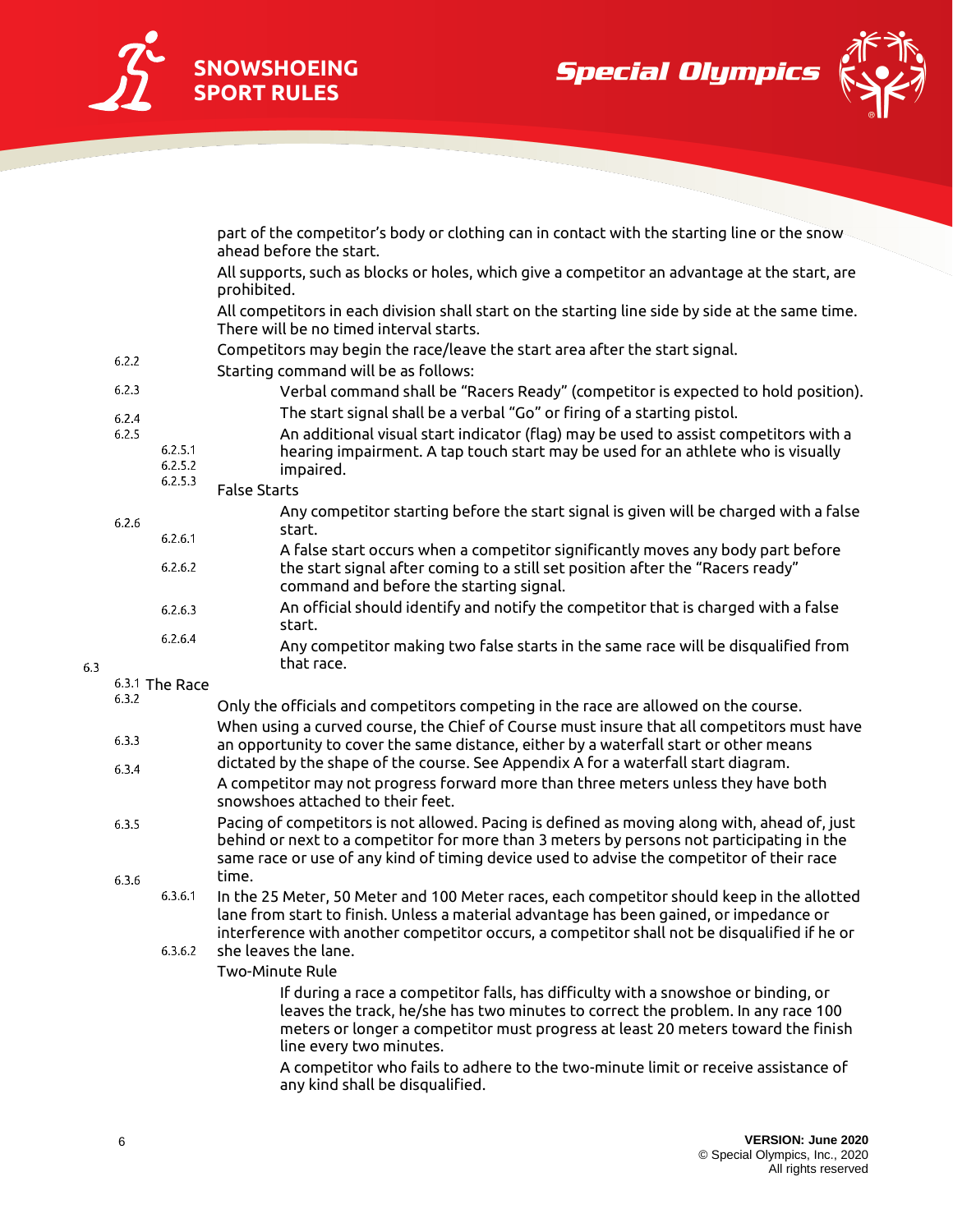

**Special Olympics** 



The closest referee will be responsible for providing a one-minute warning and timing of the violation.

Officials should allow the competitor 2 minutes to return to the course before intervening, unless the situation poses a safety concern for the competitor or other competitors on the course.

<span id="page-6-0"></span>

|     |       |                      | competitors on the course.                                                                                                                                                                                                                                          |
|-----|-------|----------------------|---------------------------------------------------------------------------------------------------------------------------------------------------------------------------------------------------------------------------------------------------------------------|
|     |       | Disgualifications    |                                                                                                                                                                                                                                                                     |
|     |       | 6.3.6.4              | Officials shall have the authority to order the race to be re-held excluding any disqualified<br>competitor.                                                                                                                                                        |
|     |       |                      | A competitor or relay team will be disqualified for the following.                                                                                                                                                                                                  |
| 6.4 | 6.4.1 |                      | Improperly overtaking or impeding another competitor, or in any other way<br>intentionally interfering with another competitor.                                                                                                                                     |
|     | 6.4.2 |                      | Preventing another competitor from passing.                                                                                                                                                                                                                         |
|     |       | 6.4.2.1              | Jostling or obstructing another competitor, so as to impede his or her progress.                                                                                                                                                                                    |
|     |       | 6.4.2.2              | The action must be judged to be beyond incidental to result in disqualification.                                                                                                                                                                                    |
|     |       | 6.4.2.3              | Leaving the designated the course.                                                                                                                                                                                                                                  |
|     |       | 6.4.2.4              | Making two false starts.                                                                                                                                                                                                                                            |
|     |       | 6.4.2.5              | Making an improper exchange on the relay exchange zone.                                                                                                                                                                                                             |
|     |       | 6.4.2.6              | Failing to adhere to progress within the two-minute time limit.                                                                                                                                                                                                     |
|     |       | 6.4.2.7              | Progressing more than three meters without both snowshoes attached to his / her                                                                                                                                                                                     |
|     |       | 6.4.2.8              | feet.                                                                                                                                                                                                                                                               |
|     |       | 6.4.2.9              | Crossing the finish line without both snowshoes on his / her feet.                                                                                                                                                                                                  |
|     |       | 6.4.2.10<br>6.4.2.11 | Receiving physical assistance at any time after he/she crosses the start line to begin<br>the race or before he/she crosses the finish line.                                                                                                                        |
|     | 6.4.3 |                      | Using improper (not approved) snowshoes or a baton.                                                                                                                                                                                                                 |
|     |       |                      | Regardless of whether there has been a disqualification, Officials, in exceptional                                                                                                                                                                                  |
| 6.5 | 6.5.1 |                      | circumstances, shall also have the authority to order the race to be re-held if he considers it<br>just and reasonable to do so.                                                                                                                                    |
|     |       | $6.5.2$ The Finish   |                                                                                                                                                                                                                                                                     |
| 6.6 |       |                      | A competitor has finished the race when his/her torso reaches the vertical plane of the finish                                                                                                                                                                      |
|     | 6.6.1 | 6.6.1.1              | line. The torso is distinguished from the head, neck, arms, legs, hands and feet.                                                                                                                                                                                   |
|     |       |                      | A competitor must have both snowshoes on his/her feet when crossing the finish line.                                                                                                                                                                                |
|     |       | <b>Relay Races</b>   |                                                                                                                                                                                                                                                                     |
|     |       | 6.6.1.2              | Exchange                                                                                                                                                                                                                                                            |
|     |       | 6.6.1.3              | The designated exchange zone is the 20 meter long space within the vertical planes<br>extending up from two lines on the track 20 meters apart. The zones shall start and<br>finish at the edges of the zone lines nearest the start line in the running direction. |
|     |       | 6.6.1.4              | A proper exchange of the baton must take place within the exchange zone<br>between the incoming and outgoing runner.                                                                                                                                                |
|     |       |                      | Competitors awaiting the baton will be positioned by officials on the track prior to                                                                                                                                                                                |

<span id="page-6-2"></span><span id="page-6-1"></span>the start of the race (for the 4 X 100 Meter Relay) or, as the leading runner passes the 200 meter to go point (for the 4 x 400 Meter Relay) in the same order (inside to out) as the order of their respective incoming team member.

Competitors waiting for the baton can take an inner position on the track as incoming team members approach, provided they do not jostle or obstruct another competitor so as to impede the other competitor's progress.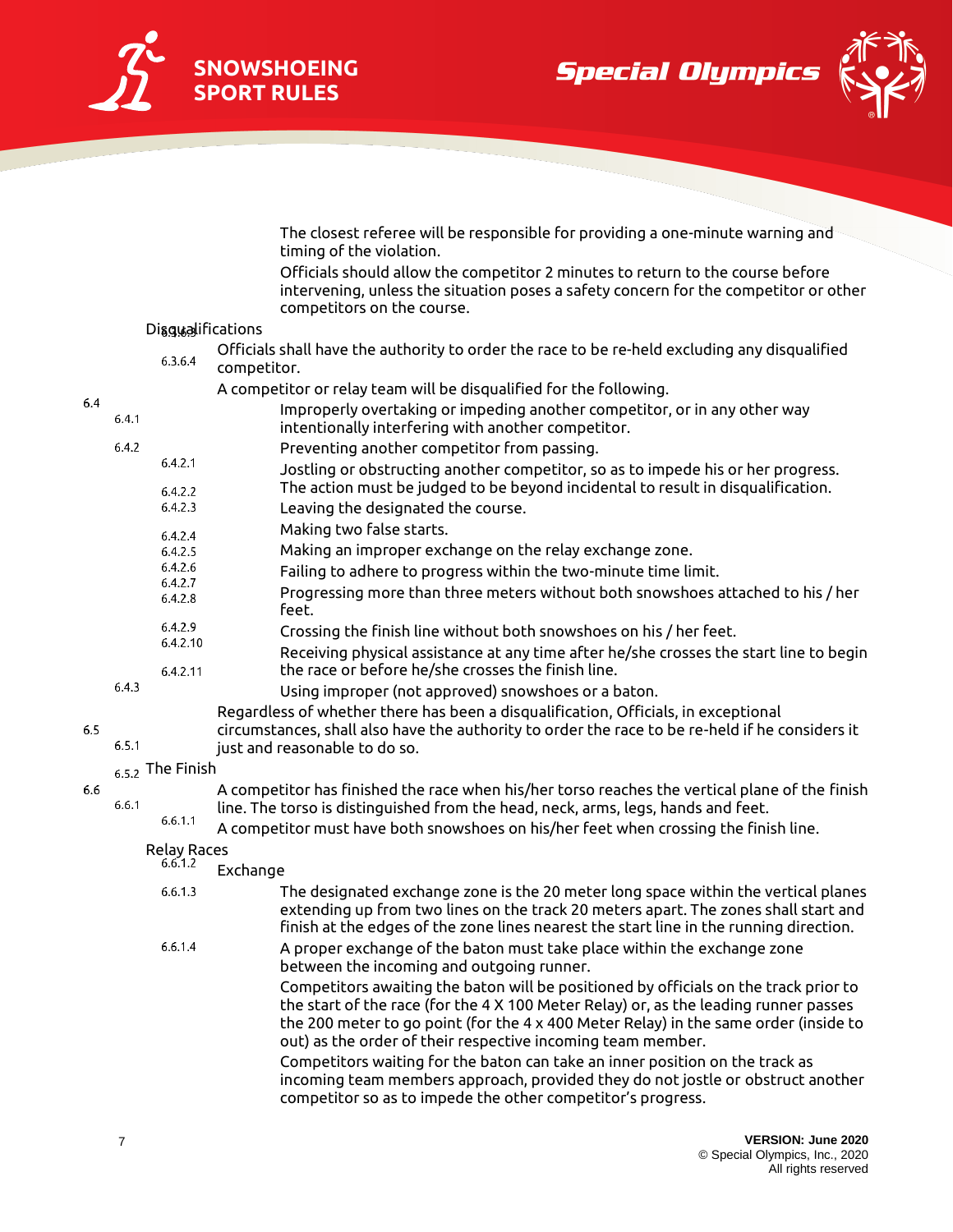

**Special Olympics** 



|       |                    | Competitors in the 4 x 100 Meter Relay about to receive the baton may commence                                                                                                                                                                                                                                                                                                                                                                |
|-------|--------------------|-----------------------------------------------------------------------------------------------------------------------------------------------------------------------------------------------------------------------------------------------------------------------------------------------------------------------------------------------------------------------------------------------------------------------------------------------|
|       |                    | running not more than 10 meters before the exchange zone. A line shall be marked<br>on the track to denote this extended limit. If a competitor does not follow this                                                                                                                                                                                                                                                                          |
|       |                    | Rule, their team shall be disqualified.                                                                                                                                                                                                                                                                                                                                                                                                       |
|       | 6.6.1.5            | If dropped, the baton shall be recovered by the competitor who dropped it. He/he<br>may leave their lane to retrieve the baton provided that, by doing so, they do not<br>lessen the distance to be covered. In addition, where the baton is dropped in such a<br>way that it moves sideways or forward in the direction of running (including beyond<br>the finish line), the competitor who dropped it, after retrieving it, must return at |
|       | 6.6.1.6            | least to the point where it was last in his hand, before continuing in the race.<br>Provided these procedures are adopted where applicable and no other competitor<br>is impeded, dropping the baton shall not result in disqualification. If a competitor<br>does not follow this Rule, his/her team shall be disqualified.                                                                                                                  |
|       | 6.6.1.7            | The baton shall be passed within the exchange zone. The passing of the baton<br>commences when it is first touched by the receiving competitor and is completed<br>the moment it is in the hand of only the receiving competitor. In relation to the<br>exchange zone, it is only the position of the baton which is decisive. Passing of the<br>baton outside the exchange zone shall result in disqualification.                            |
| 6.6.2 |                    | <b>Relay Disqualifications</b>                                                                                                                                                                                                                                                                                                                                                                                                                |
|       | 6.6.2.1            | Competitors, before receiving and/or after handing off the baton should keep in<br>their general area or position relative to the inside edge track until the course is<br>clear to avoid obstruction to other competitors. If a competitor impedes a member<br>of another team by running out of position or lane, his or her team shall be<br>disqualified.                                                                                 |
|       | 6.6.2.2            | Assistance between team members by pushing or by any other method shall result                                                                                                                                                                                                                                                                                                                                                                |
|       | 6.6.2.3            | in disqualification of that team.                                                                                                                                                                                                                                                                                                                                                                                                             |
| 6.6.3 | 6.6.3.1            | Competitors in the 4 X 400 Meter Relay are not permitted to begin running outside<br>the exchange zones, and shall start within this zone. If a competitor does not follow<br>this Rule, their team shall be disqualified.                                                                                                                                                                                                                    |
|       | 6.6.3.2            | Baton                                                                                                                                                                                                                                                                                                                                                                                                                                         |
|       | 6.6.3.3<br>6.6.3.4 | The relay baton shall be a smooth hollow tube, circular in section, made of wood,<br>metal or any other rigid material in one piece.                                                                                                                                                                                                                                                                                                          |
|       | 6.6.3.5            | Metal batons are acceptable but caution must be used if handling them with bare<br>skin in cold weather.                                                                                                                                                                                                                                                                                                                                      |
|       | 6.6.3.6            | The baton length shall be 280 to 300 millimeters.                                                                                                                                                                                                                                                                                                                                                                                             |
| 6.6.4 |                    | The outside diameter shall be 40 millimeters and it shall not weigh less than<br>50grams.                                                                                                                                                                                                                                                                                                                                                     |
|       | 6.6.4.1            | It should be colored so as to be easily visible during the race.                                                                                                                                                                                                                                                                                                                                                                              |
| 6.6.5 |                    | The baton shall be carried by hand throughout the race. Competitors are not<br>permitted to place substances on their hands in order to obtain a better grip of the<br>baton.                                                                                                                                                                                                                                                                 |
|       |                    | Unified Sports®                                                                                                                                                                                                                                                                                                                                                                                                                               |
|       |                    | Unified Sports relay teams shall be made up of two Special Olympics athletes and<br>two Unified Sports partners. The competitor order in the relay is up to the decision<br>of the coach.                                                                                                                                                                                                                                                     |
|       |                    | Team Roster                                                                                                                                                                                                                                                                                                                                                                                                                                   |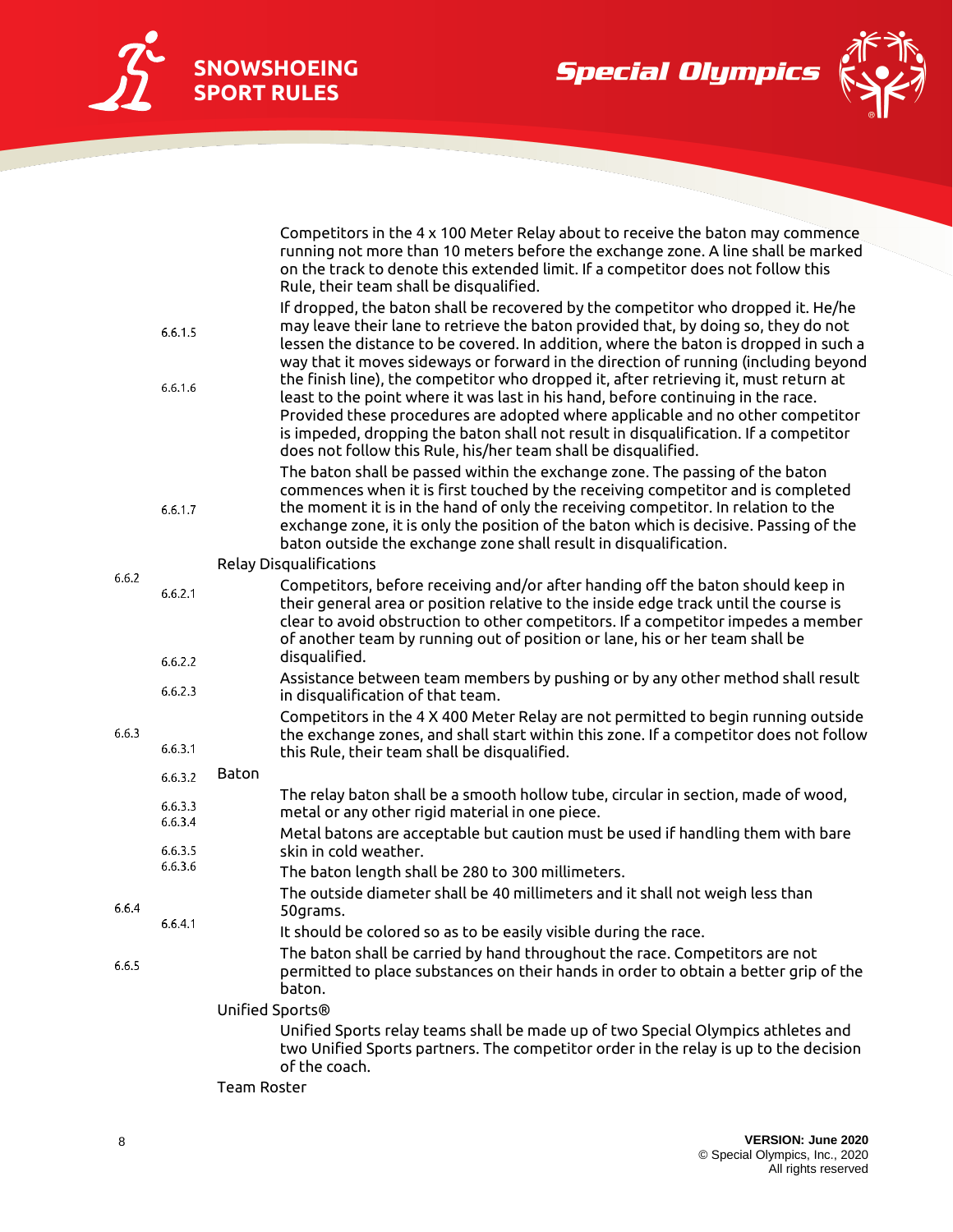

**Special Olympics** 



A relay team consists of 4 competitors, any team with fewer than 4 competitors must forfeit.

|                   |                    | Participation                                                                                                                                                       |
|-------------------|--------------------|---------------------------------------------------------------------------------------------------------------------------------------------------------------------|
|                   |                    | Each competitor must complete one-fourth of the distance of the total relay. No<br>competitor may complete more than one leg of any one relay.                      |
|                   | 6.6.5.1            | <b>Protest Procedures</b>                                                                                                                                           |
| 6.6.6             |                    | All protests must be submitted in writing.                                                                                                                          |
|                   | 6.6.6.1            | Protests involving the judgment of an official will not be given consideration.                                                                                     |
| 6.6.7             |                    | Protests must be on the appropriate Special Olympics Protest Form.                                                                                                  |
|                   | 6.6.7.1<br>6.6.7.2 | Protests must be submitted to a location specified by competition management<br>within 15 minutes of the posting of the unofficial results.                         |
|                   | 6.6.7.3            | Use of quide runners                                                                                                                                                |
| 6.6.8             | 6.6.7.4            | A sighted guide runner may not be ahead of the athlete in any manner. At no time<br>may the guide runner pull the athlete or propel the athlete forward by pushing. |
|                   | 6.6.8.1            | Guide runners must clearly identify so that they are clearly distinguished from<br>competitors.                                                                     |
|                   | 6.6.8.2            |                                                                                                                                                                     |
| <b>APPENDIX A</b> |                    |                                                                                                                                                                     |

# <span id="page-8-0"></span>**WATERFALL START LINES**

Guidelines for those Using Oval

Waterfall (curved) starting lines are used for all races in Special Olympics Snowshoeing not run entirely on a straightaway (200 meters and up and the relays). The waterfall starting line will ensure that each competitor runs the same equal distance going into the curve, from any starting position along this waterfall start line (i.e. snowshoer starting along the outer edge of the track covers the same distance as snowshoer starting along the inside edge of the track).

In the diagram below the curved line A to B is the waterfall starting line. An athlete starting at point B would cover the same distance on the track as a person starting at point A, when measured to the upper pin location, point D, ~25 meters into the curve.



**VERSION: June 2020** © Special Olympics, Inc., 2020 All rights reserved